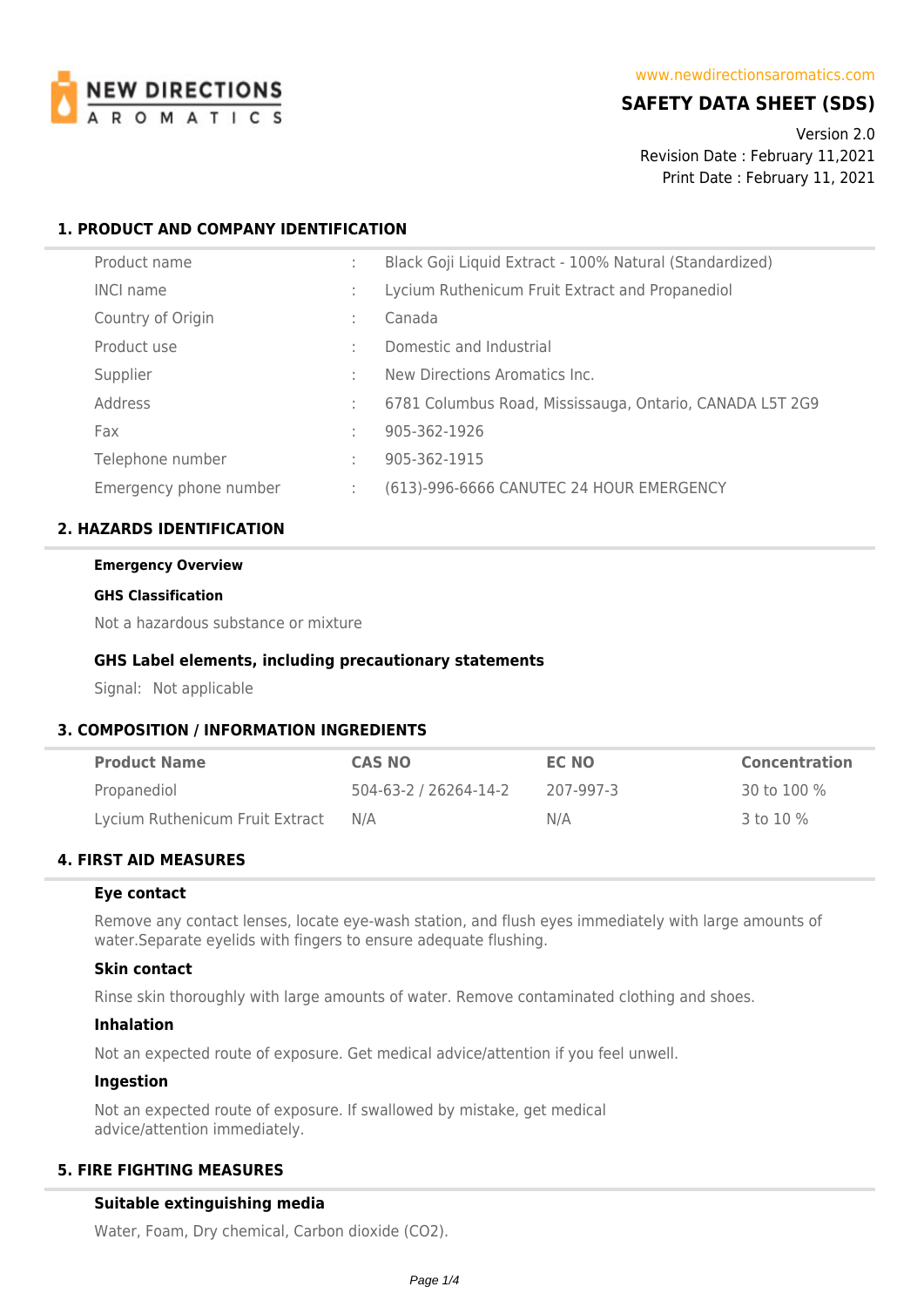# **Special protective equipment and precautions for fire-fighters**

As in any fire, wear self-contained breathing apparatus pressure-demand, MSHA/NIOSH (approved or equivalent) and full protective gear. Cool containers with flooding quantities of water until well after fire is out. Evacuate personnel to safe areas.

# **Special hazards arising from the substance or its combustible products**

Thermal decomposition can lead to release of irritating and toxic gases and vapors, such as carbon monoxide, carbon dioxide.

# **Resulting gases**

Carbon oxides.

# **6. ACCIDENTAL RELEASE MEASURES**

### **Personal precautions, protective equipment and emergency procedures.**

Evacuate personnel to safe areas. Remove all sources of ignition. Ensure adequate ventilation, especially in confined areas. Avoid contact with skin, eyes or clothing. Do not eat, drink or smoke when using this product. Wash thoroughly after handling.

### **Environmental precautions**

Do not flush into surface water or sanitary sewer system.

### **Methods and materials for containment and cleaning up**

Contain spilled material. Soak up with non-combustible absorbent material, (e.g. sand, earth, diatomaceous earth, vermiculite) and transfer to a container for disposal according to local / national regulations.

## **7. HANDLING AND STORAGE**

### **Precautions for safe handling**

Handle in accordance with good industrial hygiene and safety practice. Ensure adequate ventilation, especially in confined areas. Keep away from heat, sparks, flame and other sources of ignition. Avoid contact with eyes. Do not eat, drink or smoke when using this product. Wash thoroughly after handling.

## **Conditions for safe storage, including any incompatibilities**

Keep containers tightly closed in a dry, cool and well-ventilated place. Keep away from heat, sparks, flame and other sources of ignition. Store in accordance with local regulations.

## **8. EXPOSURE CONTROLS AND PERSONAL PROTECTION**

#### **Exposure controls**

Ensure adequate ventilation, especially in confined areas.

## **Eyes**

Wear safety glasses with side shields.

## **Skin**

When there is potential skin contact, have available and wear as appropriate impervious gloves, apron, pants, jacket.

## **Respiratory**

If exposure limits are exceeded or irritation is experienced, NIOSH/MSHA approved respiratory protection should be worn. Positive-pressure supplied air respirators may be required for high airborne contaminant concentrations. Respiratory protection must be provided in accordance with current local regulations.

#### **Exposure limit values**

No exposure limits established.

## **9. PHYSICAL AND CHEMICAL PROPERTIES**

| Appearance | Dark Yellowish Orange Opaque Liquid |
|------------|-------------------------------------|
| Odor       | : Characteristic Odor               |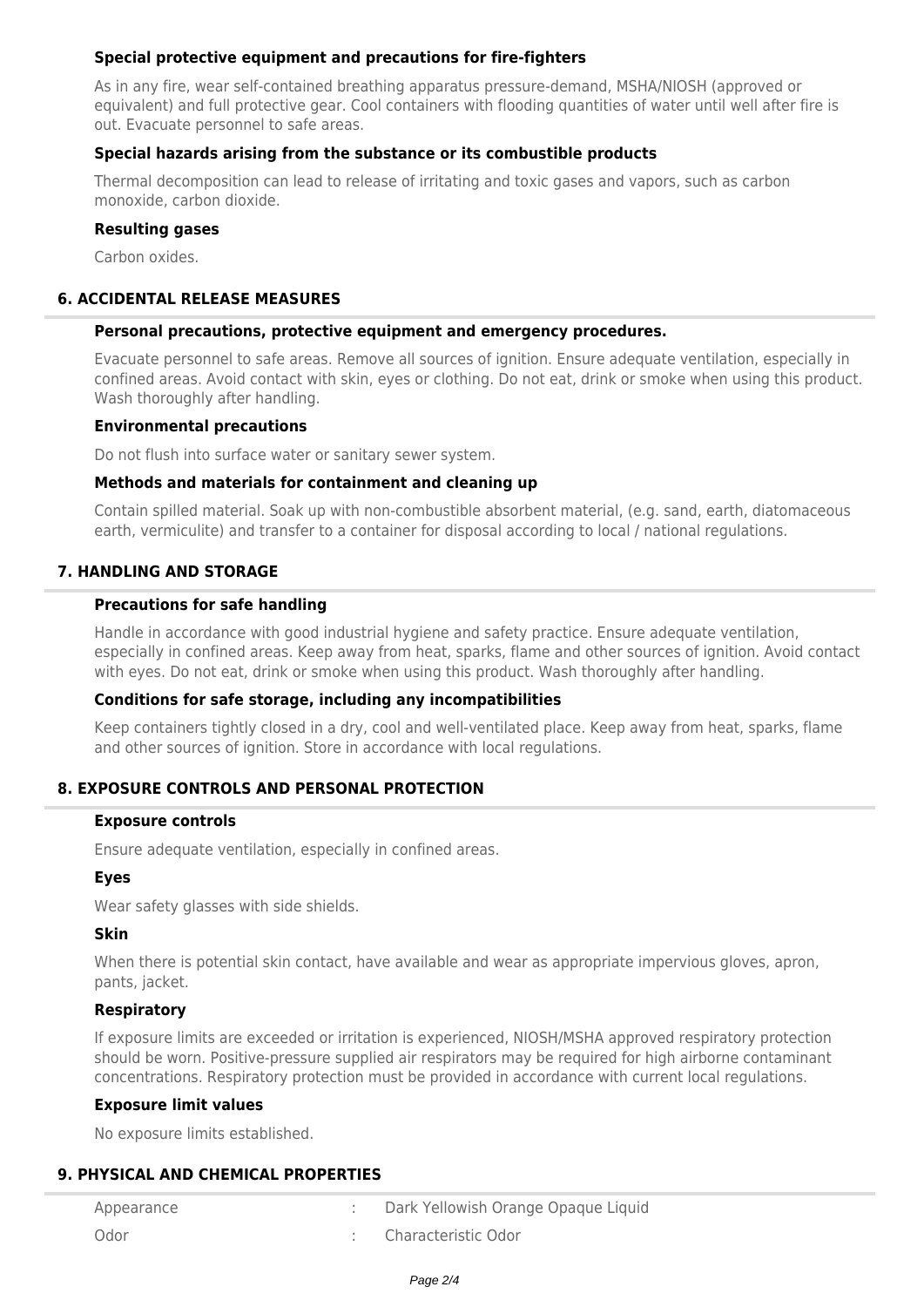| Flash point      | : $>129$ °C (264 °F)     |
|------------------|--------------------------|
| Relative density | $0.9100 - 1.3550$ @ 25°C |
| Solubility (ies) | Soluble in water         |
| Refractive index | : 1.435 to 1.460 @ 20 °C |

# **10. STABILITY AND REACTIVITY**

## **Reactivity**

No known effects under normal use conditions.

## **Chemical stability**

Stable under normal conditions.

### **Possibility of hazardous reactions**

None under normal processing.

# **Conditions to avoid**

Heat, flames and sparks. Incompatible materials.

### **Incompatible materials**

Strong oxidizing agent.

### **Hazardous decomposition products**

None under normal use conditions.

## **11. TOXICOLOGICAL INFORMATION**

## **Inhalation**

No known effects.

#### **Skin contact**

Non-irritating to the skin.

## **Eye contact**

No eye irritation.

#### **Ingestion**

No known effects.

# **12. ECOLOGICAL INFORMATION**

#### **Ecotoxicity**

No data available.

## **Persistence and degradability**

No information available.

## **Bio - accumulative potential**

No information available.

#### **Mobility in soil**

No information available.

# **Other adverse effects**

No information available.

# **13. DISPOSAL CONSIDERATION**

Treatment, storage, transportation, and disposal must be in accordance with applicable federal, state/provincial, and local regulations.